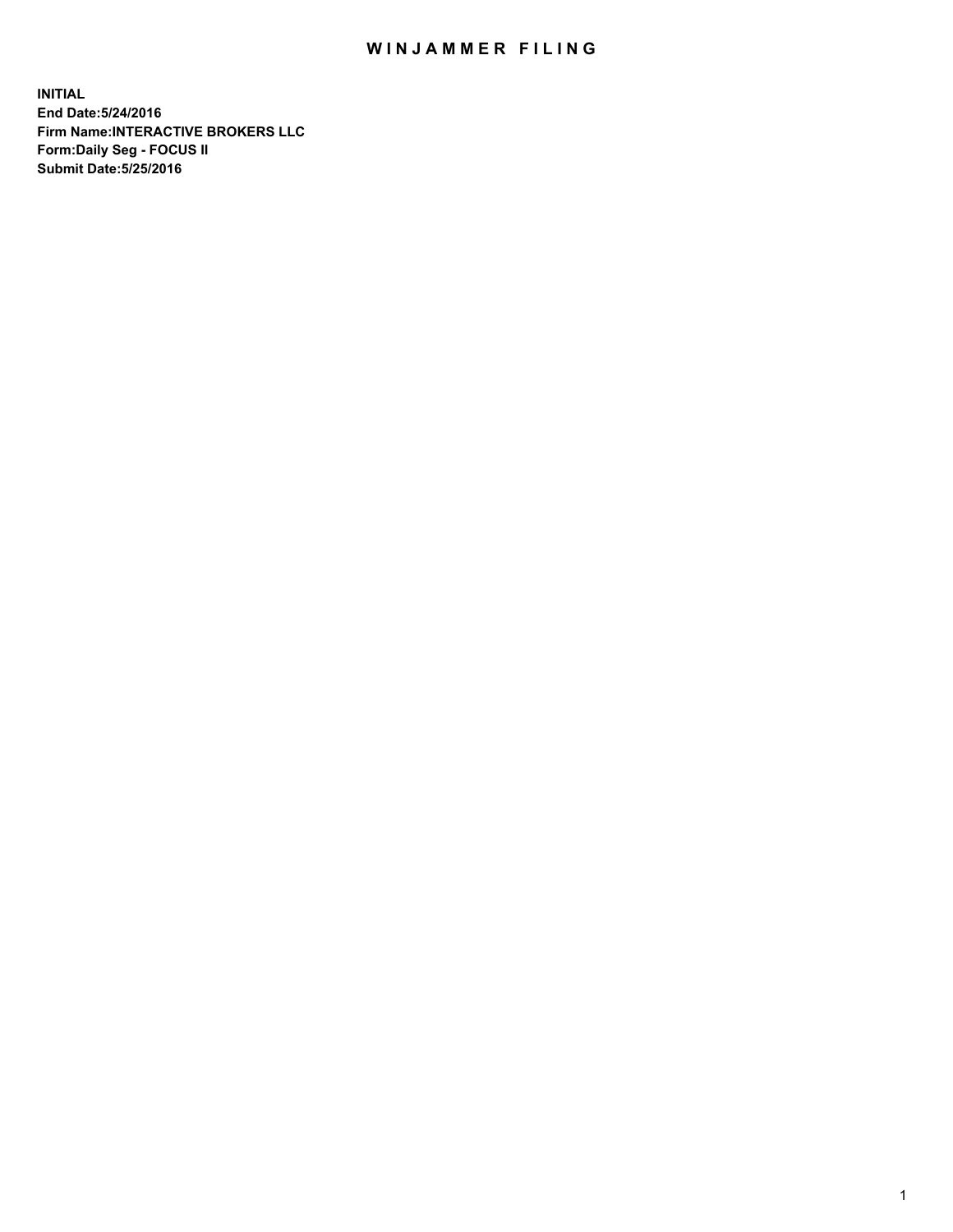## **INITIAL End Date:5/24/2016 Firm Name:INTERACTIVE BROKERS LLC Form:Daily Seg - FOCUS II Submit Date:5/25/2016 Daily Segregation - Cover Page**

| Name of Company<br><b>Contact Name</b><br><b>Contact Phone Number</b><br><b>Contact Email Address</b>                                                                                                                                                                                                                          | <b>INTERACTIVE BROKERS LLC</b><br><b>James Menicucci</b><br>203-618-8085<br>jmenicucci@interactivebrokers.c<br>om |
|--------------------------------------------------------------------------------------------------------------------------------------------------------------------------------------------------------------------------------------------------------------------------------------------------------------------------------|-------------------------------------------------------------------------------------------------------------------|
| FCM's Customer Segregated Funds Residual Interest Target (choose one):<br>a. Minimum dollar amount: ; or<br>b. Minimum percentage of customer segregated funds required:%; or<br>c. Dollar amount range between: and; or<br>d. Percentage range of customer segregated funds required between:% and%.                          | $\overline{\mathbf{0}}$<br>0<br>155,000,000 245,000,000<br>0 <sub>0</sub>                                         |
| FCM's Customer Secured Amount Funds Residual Interest Target (choose one):<br>a. Minimum dollar amount: ; or<br>b. Minimum percentage of customer secured funds required:%; or<br>c. Dollar amount range between: and; or<br>d. Percentage range of customer secured funds required between: % and %.                          | $\overline{\mathbf{0}}$<br>0<br>80,000,000 120,000,000<br>00                                                      |
| FCM's Cleared Swaps Customer Collateral Residual Interest Target (choose one):<br>a. Minimum dollar amount: ; or<br>b. Minimum percentage of cleared swaps customer collateral required:% ; or<br>c. Dollar amount range between: and; or<br>d. Percentage range of cleared swaps customer collateral required between:% and%. | $\overline{\mathbf{0}}$<br>$\overline{\mathbf{0}}$<br>0 <sub>0</sub><br><u>00</u>                                 |

Attach supporting documents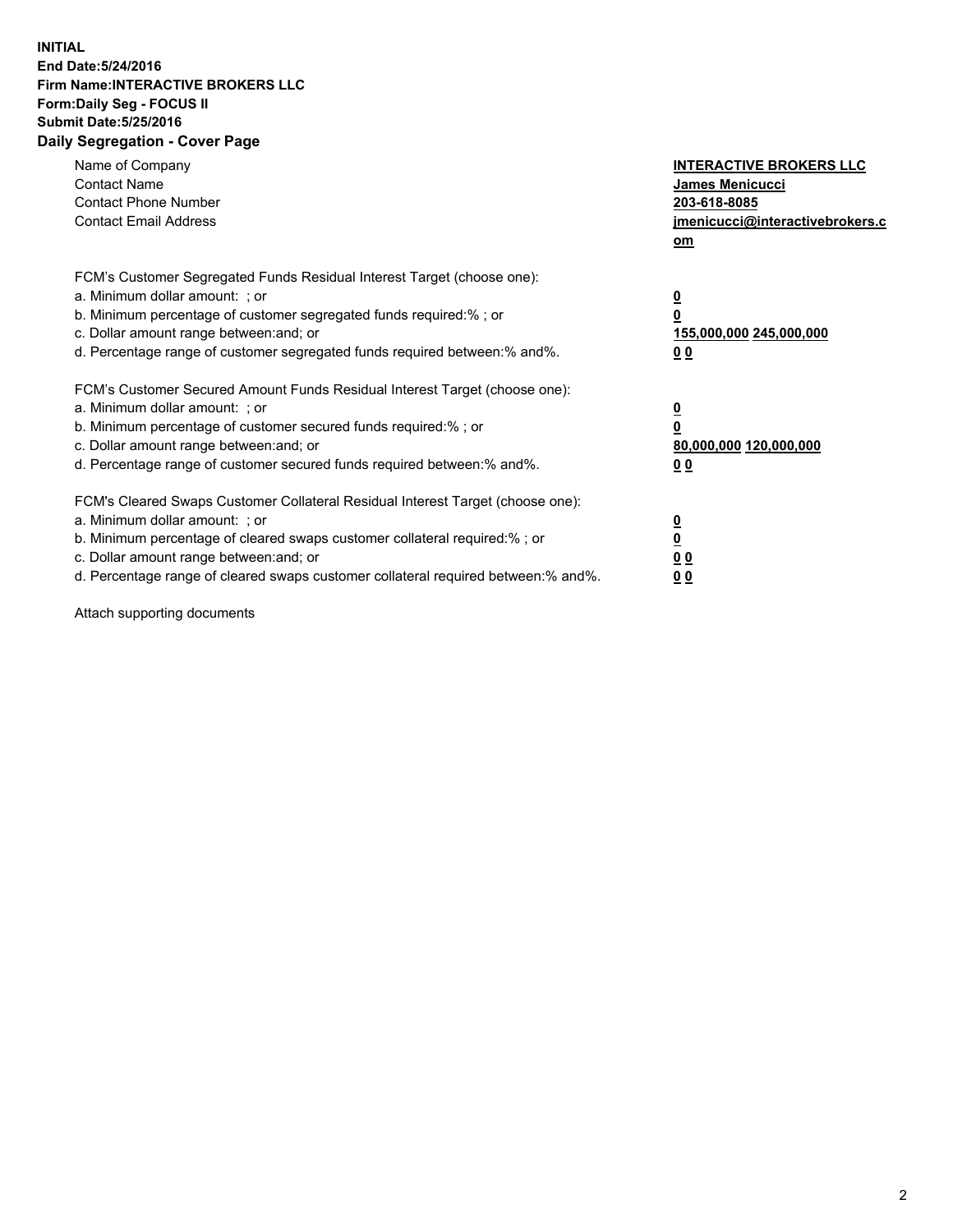## **INITIAL End Date:5/24/2016 Firm Name:INTERACTIVE BROKERS LLC Form:Daily Seg - FOCUS II Submit Date:5/25/2016 Daily Segregation - Secured Amounts**

|     | Foreign Futures and Foreign Options Secured Amounts                                         |                                  |
|-----|---------------------------------------------------------------------------------------------|----------------------------------|
|     | Amount required to be set aside pursuant to law, rule or regulation of a foreign            | $0$ [7305]                       |
|     | government or a rule of a self-regulatory organization authorized thereunder                |                                  |
| 1.  | Net ledger balance - Foreign Futures and Foreign Option Trading - All Customers             |                                  |
|     | A. Cash                                                                                     | 280, 144, 926 [7315]             |
|     | B. Securities (at market)                                                                   | $0$ [7317]                       |
| 2.  | Net unrealized profit (loss) in open futures contracts traded on a foreign board of trade   | 7,991,987 [7325]                 |
| 3.  | Exchange traded options                                                                     |                                  |
|     | a. Market value of open option contracts purchased on a foreign board of trade              | 50,694 [7335]                    |
|     | b. Market value of open contracts granted (sold) on a foreign board of trade                | -31,581 [7337]                   |
| 4.  | Net equity (deficit) (add lines 1.2. and 3.)                                                | 288,156,026 [7345]               |
| 5.  | Account liquidating to a deficit and account with a debit balances - gross amount           | 2,274,416 [7351]                 |
|     | Less: amount offset by customer owned securities                                            | 0 [7352] 2,274,416 [7354]        |
| 6.  | Amount required to be set aside as the secured amount - Net Liquidating Equity              | 290,430,442 [7355]               |
|     | Method (add lines 4 and 5)                                                                  |                                  |
| 7.  | Greater of amount required to be set aside pursuant to foreign jurisdiction (above) or line |                                  |
|     |                                                                                             | 290,430,442 [7360]               |
|     | 6.                                                                                          |                                  |
|     | FUNDS DEPOSITED IN SEPARATE REGULATION 30.7 ACCOUNTS                                        |                                  |
| 1.  | Cash in banks                                                                               |                                  |
|     | A. Banks located in the United States                                                       | 200,000 [7500]                   |
|     | B. Other banks qualified under Regulation 30.7                                              | 0 [7520] 200,000 [7530]          |
| 2.  | Securities                                                                                  |                                  |
|     | A. In safekeeping with banks located in the United States                                   | 350,447,540 [7540]               |
|     | B. In safekeeping with other banks qualified under Regulation 30.7                          | 0 [7560] 350,447,540 [7570]      |
| 3.  | Equities with registered futures commission merchants                                       |                                  |
|     | A. Cash                                                                                     | $0$ [7580]                       |
|     | <b>B.</b> Securities                                                                        | $0$ [7590]                       |
|     | C. Unrealized gain (loss) on open futures contracts                                         | $0$ [7600]                       |
|     | D. Value of long option contracts                                                           | $0$ [7610]                       |
|     | E. Value of short option contracts                                                          | 0 [7615] 0 [7620]                |
| 4.  | Amounts held by clearing organizations of foreign boards of trade                           |                                  |
|     | A. Cash                                                                                     | $0$ [7640]                       |
|     | <b>B.</b> Securities                                                                        | $0$ [7650]                       |
|     | C. Amount due to (from) clearing organization - daily variation                             | $0$ [7660]                       |
|     | D. Value of long option contracts                                                           | $0$ [7670]                       |
|     | E. Value of short option contracts                                                          | 0 [7675] 0 [7680]                |
| 5.  | Amounts held by members of foreign boards of trade                                          |                                  |
|     | A. Cash                                                                                     | 61,107,536 [7700]                |
|     | <b>B.</b> Securities                                                                        | $0$ [7710]                       |
|     | C. Unrealized gain (loss) on open futures contracts                                         | 3,379,359 [7720]                 |
|     | D. Value of long option contracts                                                           | 50,692 [7730]                    |
|     | E. Value of short option contracts                                                          | -31,581 [7735] 64,506,006 [7740] |
| 6.  | Amounts with other depositories designated by a foreign board of trade                      | $0$ [7760]                       |
| 7.  | Segregated funds on hand                                                                    | $0$ [7765]                       |
| 8.  | Total funds in separate section 30.7 accounts                                               | 415,153,546 [7770]               |
| 9.  | Excess (deficiency) Set Aside for Secured Amount (subtract line 7 Secured Statement         | 124,723,104 [7380]               |
|     | Page 1 from Line 8)                                                                         |                                  |
| 10. | Management Target Amount for Excess funds in separate section 30.7 accounts                 | 80,000,000 [7780]                |
| 11. | Excess (deficiency) funds in separate 30.7 accounts over (under) Management Target          | 44,723,104 [7785]                |
|     |                                                                                             |                                  |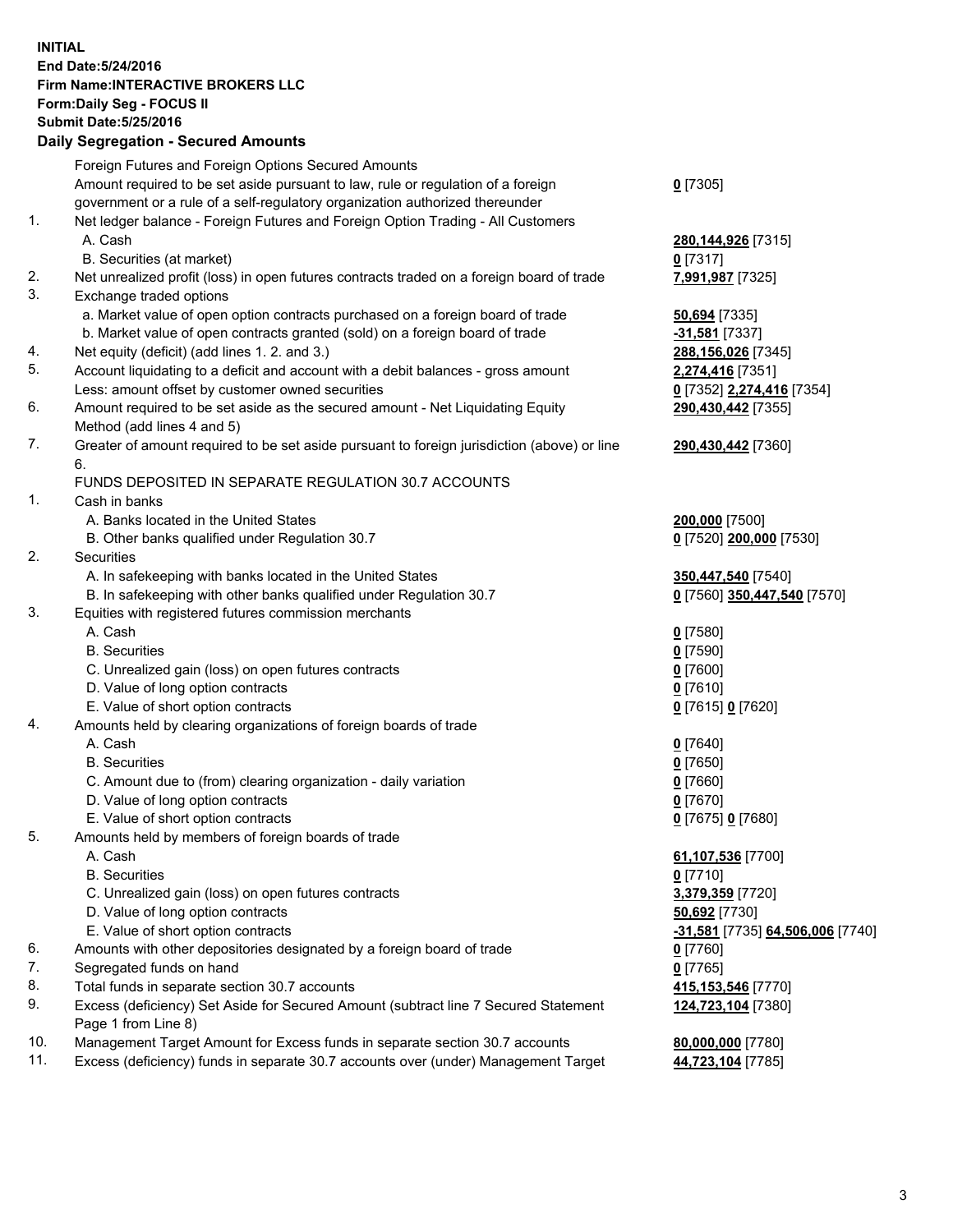**INITIAL End Date:5/24/2016 Firm Name:INTERACTIVE BROKERS LLC Form:Daily Seg - FOCUS II Submit Date:5/25/2016 Daily Segregation - Segregation Statement** SEGREGATION REQUIREMENTS(Section 4d(2) of the CEAct) 1. Net ledger balance A. Cash **2,804,293,791** [7010] B. Securities (at market) **0** [7020] 2. Net unrealized profit (loss) in open futures contracts traded on a contract market **-5,986,244** [7030] 3. Exchange traded options A. Add market value of open option contracts purchased on a contract market **101,968,943** [7032] B. Deduct market value of open option contracts granted (sold) on a contract market **-165,700,069** [7033] 4. Net equity (deficit) (add lines 1, 2 and 3) **2,734,576,421** [7040] 5. Accounts liquidating to a deficit and accounts with debit balances - gross amount **99,565** [7045] Less: amount offset by customer securities **0** [7047] **99,565** [7050] 6. Amount required to be segregated (add lines 4 and 5) **2,734,675,986** [7060] FUNDS IN SEGREGATED ACCOUNTS 7. Deposited in segregated funds bank accounts A. Cash **208,401,828** [7070] B. Securities representing investments of customers' funds (at market) **1,678,610,009** [7080] C. Securities held for particular customers or option customers in lieu of cash (at market) **0** [7090] 8. Margins on deposit with derivatives clearing organizations of contract markets A. Cash **107,875,610** [7100] B. Securities representing investments of customers' funds (at market) **999,282,409** [7110] C. Securities held for particular customers or option customers in lieu of cash (at market) **0** [7120] 9. Net settlement from (to) derivatives clearing organizations of contract markets **1,088,219** [7130] 10. Exchange traded options A. Value of open long option contracts **102,310,194** [7132] B. Value of open short option contracts **-166,041,337** [7133] 11. Net equities with other FCMs A. Net liquidating equity **0** [7140] B. Securities representing investments of customers' funds (at market) **0** [7160] C. Securities held for particular customers or option customers in lieu of cash (at market) **0** [7170] 12. Segregated funds on hand **0** [7150] 13. Total amount in segregation (add lines 7 through 12) **2,931,526,932** [7180] 14. Excess (deficiency) funds in segregation (subtract line 6 from line 13) **196,850,946** [7190] 15. Management Target Amount for Excess funds in segregation **155,000,000** [7194] 16. Excess (deficiency) funds in segregation over (under) Management Target Amount **41,850,946** [7198]

Excess